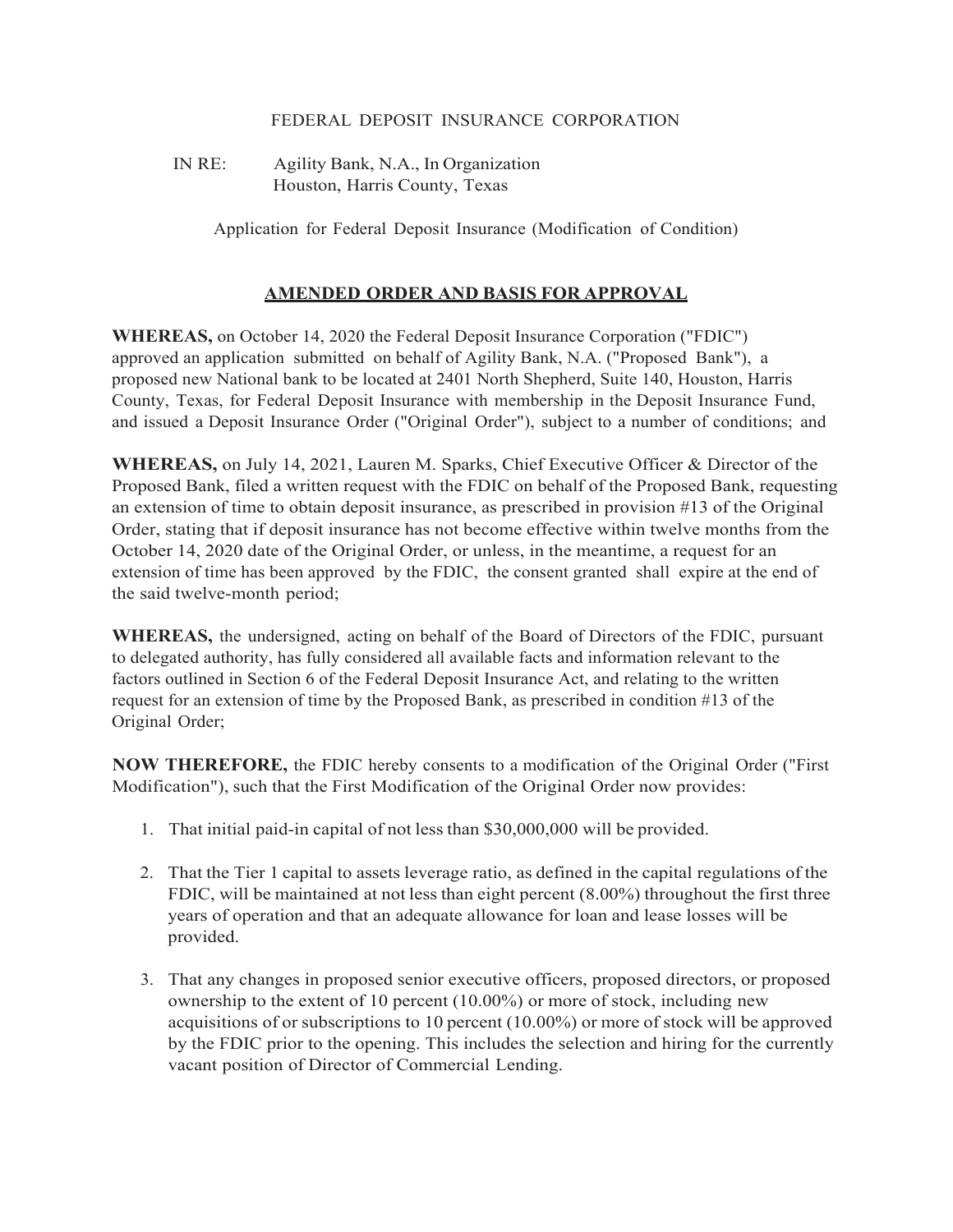- 4. That, with respect to any proposed director or senior executive officer for whom a background check has not been completed; the depository institution will take such action as required by the regional director, if the FDIC objects to any such person based on information obtained through the background check.
- 5. That Federal deposit insurance will not become effective until the applicant has been granted a charter as a depository institution, has authority to conduct a depository institution business, and its establishment and operation as a depository institution has been fully approved by the appropriate federal supervisory authority.
- 6. That the depository institution will have adequate fidelity coverage.
- 7. That during the first three years of operation, prior to implementing an incentive compensation plan or other bonus plan that was not previously submitted, the depository institution will submit copies of, and obtain the appropriate Regional Director's written non-objection to the plan.
- 8. That the depository institution will obtain an audit of its financial statements by an independent public accountant annually for at least the first three years after deposit insurance is effective and submit to the appropriate FDIC office (i) a copy of the audited annual financial statements and the independent public auditor's report thereon within 90 days after the end of the depository institution's fiscal year, (ii) a copy of any other reports by the independent auditor (including any management letters) within 15 days after their receipt by the depository institution, and (iii) written notification within 15 days when a change in the depository institution's independent auditor occurs.
- 9. That the bank will adopt an accrual accounting system for maintaining the financial records of the Bank in accordance with the U.S. Generally Accepted Accounting Principles.
- 10. That during the first three years of operations, the depository institution will notify the appropriate FDIC Regional Director of any plans to establish a loan production office at least 60 days prior to opening the facility.
- 11. That the depository institution will operate within the parameters of the business plan submitted to the FDIC. During the first three years of operations, the institution will seek the prior approval of its primary federal regulator, for any proposed major deviation or material change from the submitted business plan.
- 12. That until the depository institution is established, the FDIC will have the right to alter, suspend, or withdraw the said commitment should any interim development be deemed to warrant such action.